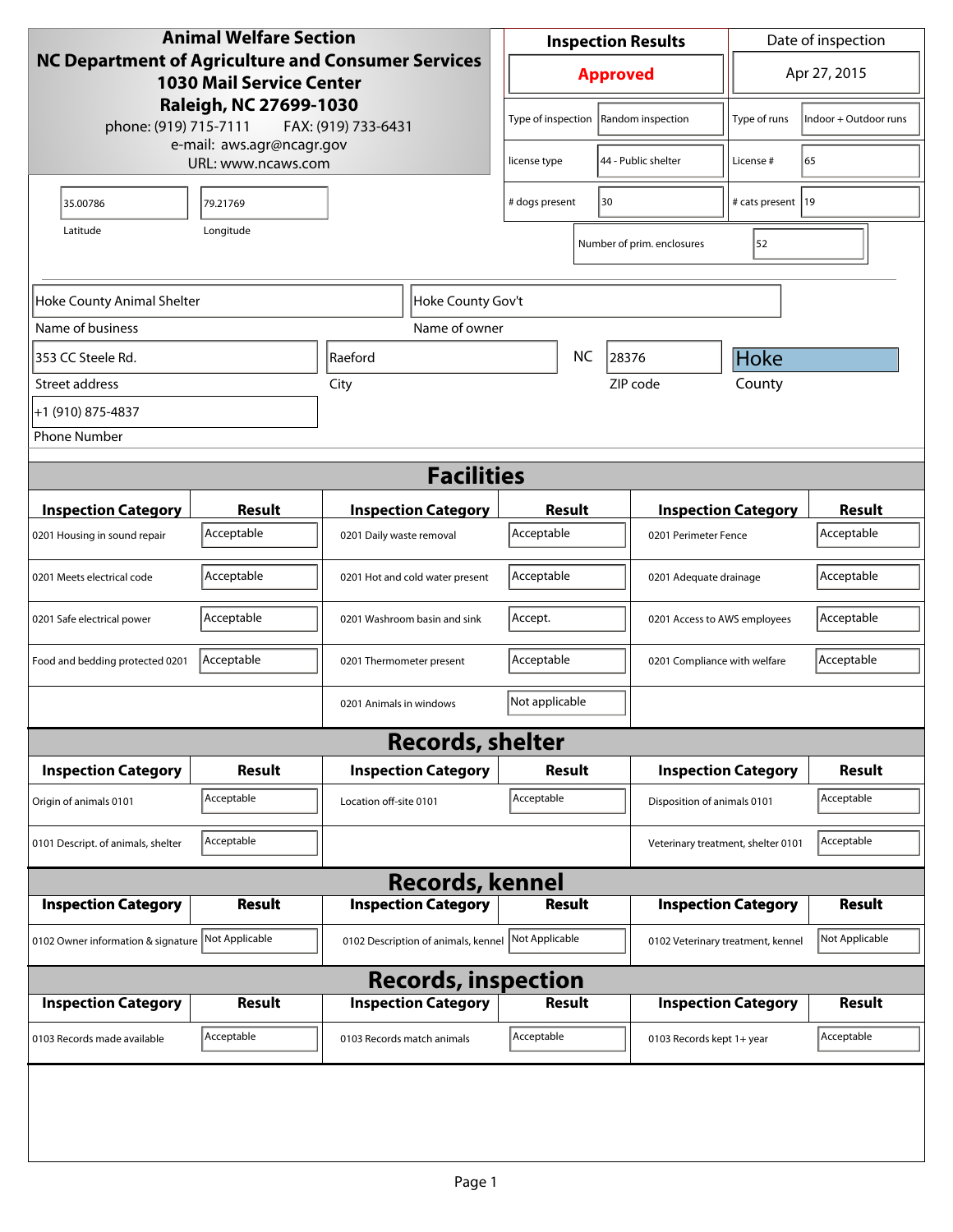| <b>Animal Welfare Section, NCDA&amp;CS</b>       |                           |                                    | Date of inspection<br><b>Inspection Results</b> |                                   |                                    |               |  |  |  |  |
|--------------------------------------------------|---------------------------|------------------------------------|-------------------------------------------------|-----------------------------------|------------------------------------|---------------|--|--|--|--|
| Inspection Report, continued                     |                           |                                    | <b>Approved</b>                                 |                                   |                                    | Apr 27, 2015  |  |  |  |  |
| Hoke County Animal Shelter                       |                           | Hoke County Gov't                  |                                                 | Raeford                           |                                    | <b>NC</b>     |  |  |  |  |
| <b>Indoor facilities</b>                         |                           |                                    |                                                 |                                   |                                    |               |  |  |  |  |
| <b>Inspection Category</b>                       | Result                    | <b>Inspection Category</b>         | Result                                          | <b>Inspection Category</b>        |                                    | <b>Result</b> |  |  |  |  |
| 0202 Ambient temperature, indoor                 | Acceptable                | 0202 Ventilation, indoor           | Acceptable                                      | 0202 Lighting, indoor             |                                    | Acceptable    |  |  |  |  |
| 0202 Imperv./Sanitary surf., indoor              | Acceptable                | 0202 Drainage, indoor              | Acceptable                                      |                                   |                                    |               |  |  |  |  |
|                                                  | <b>Outdoor facilities</b> |                                    |                                                 |                                   |                                    |               |  |  |  |  |
| <b>Inspection Category</b>                       | Result                    | <b>Inspection Category</b>         | Result                                          | <b>Inspection Category</b>        |                                    | <b>Result</b> |  |  |  |  |
| 0203 Impervious surfaces, outdoor                | Acceptable                | 0203 Housing, 1 per animal         | NOT ACCEPTABLE                                  |                                   | 0203 Protection from elements      |               |  |  |  |  |
| 0203 Owner advised, outdoor                      | Not Applicable            | 0203 Drainage, outdoor             | Acceptable                                      |                                   |                                    |               |  |  |  |  |
| <b>Primary enclosures</b>                        |                           |                                    |                                                 |                                   |                                    |               |  |  |  |  |
| <b>Inspection Category</b>                       | Result                    | <b>Inspection Category</b>         | Result                                          | <b>Inspection Category</b>        |                                    | Result        |  |  |  |  |
| 0204 Drainage prev. cross contam.                | Acceptable                | 0204 Fence height >= 5 feet        | Acceptable                                      |                                   | 0204 1:10 ratio, person: animal    |               |  |  |  |  |
| 0204 Surf. impervious to moisture                | Acceptable                | 0204 Enclosure is escape proof     | Acceptable                                      |                                   | 0204 Cats, $>=$ 4 sq. ft. / adult  |               |  |  |  |  |
| 0204 Prevent contact with wood                   | Acceptable                | 0204 Solid resting surface         | Acceptable                                      |                                   | 0204 Cats, $\le$ 12 / enclosure    |               |  |  |  |  |
| 0204 Enclosures in sound repair                  | Acceptable                | 0204 Cats, raised resting surface  | Acceptable                                      |                                   | 0204 Cats, 1 litter pan / 3 adults |               |  |  |  |  |
| 0204 Size of enclosure                           | Acceptable                | 0204 Dogs, supervision if > 4      | Not Applicable                                  |                                   |                                    |               |  |  |  |  |
|                                                  |                           | Feedina                            |                                                 |                                   |                                    |               |  |  |  |  |
| <b>Inspection Category</b>                       | <b>Result</b>             | <b>Inspection Category</b>         | <b>Result</b>                                   | <b>Inspection Category</b>        |                                    | <b>Result</b> |  |  |  |  |
| 0205 Feeding, 1x / day, adult                    | Acceptable                | 0205 Feeding, 1 bowl / adult       | Acceptable                                      | 0205 Feeding, commercial food     |                                    | Acceptable    |  |  |  |  |
| 0205 Feeding, bowl in good repair                | Acceptable                | 0205 Feeding, quality food         | Acceptable                                      | 0205 Feeding, bowl is protected   |                                    | Acceptable    |  |  |  |  |
| 0205 Feeding, 2x / day, young                    | Acceptable                |                                    |                                                 |                                   |                                    |               |  |  |  |  |
|                                                  |                           | <b>Watering</b>                    |                                                 |                                   |                                    |               |  |  |  |  |
| <b>Inspection Category</b>                       | <b>Result</b>             | <b>Inspection Category</b>         | <b>Result</b>                                   |                                   |                                    |               |  |  |  |  |
| 0206 Watering, continuous access                 | Acceptable                | 0206 Watering, bowl in good repair | Acceptable                                      |                                   |                                    |               |  |  |  |  |
| Sanitation/Employees/Classification & Separation |                           |                                    |                                                 |                                   |                                    |               |  |  |  |  |
| <b>Inspection Category</b>                       | <b>Result</b>             | <b>Inspection Category</b>         | Result                                          | <b>Inspection Category</b>        |                                    | <b>Result</b> |  |  |  |  |
| 0207 Waste removal 2x / day                      | Acceptable                | 0207 Grounds overgrown             | Acceptable                                      | 0207 Young given social interact. |                                    | Acceptable    |  |  |  |  |
| 0207 Animals removed while clean                 | Acceptable                | 0207 Pest Control                  | Acceptable                                      | 0207 Species separated            |                                    | Acceptable    |  |  |  |  |
|                                                  |                           |                                    |                                                 |                                   |                                    |               |  |  |  |  |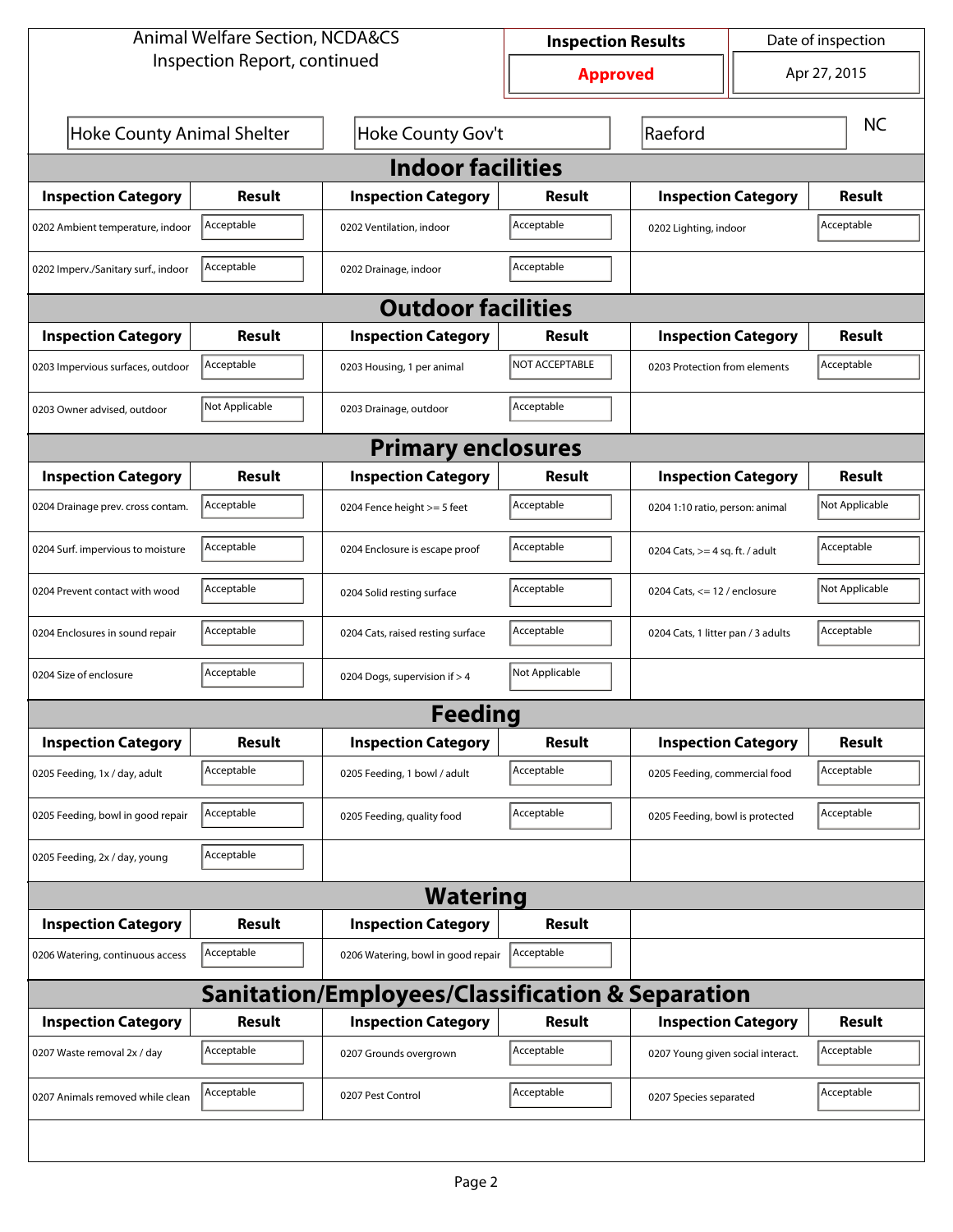| <b>Animal Welfare Section, NCDA&amp;CS</b>                               |                                       |                                                                         | <b>Inspection Results</b> |                                                                           | Date of inspection          |               |  |  |  |
|--------------------------------------------------------------------------|---------------------------------------|-------------------------------------------------------------------------|---------------------------|---------------------------------------------------------------------------|-----------------------------|---------------|--|--|--|
| Inspection Report, continued                                             |                                       |                                                                         | <b>Approved</b>           |                                                                           | Apr 27, 2015                |               |  |  |  |
| <b>Hoke County Animal Shelter</b>                                        |                                       | Hoke County Gov't                                                       |                           | Raeford                                                                   |                             | <b>NC</b>     |  |  |  |
| <b>Sanitation/Employees/Classification &amp; Separation (continued)</b>  |                                       |                                                                         |                           |                                                                           |                             |               |  |  |  |
| <b>Inspection Category</b>                                               | <b>Result</b>                         | <b>Inspection Category</b>                                              | <b>Result</b>             | <b>Inspection Category</b>                                                |                             | <b>Result</b> |  |  |  |
| 0207 Enclosure sanitized 2x / day                                        | Acceptable                            | 0207 Number of employees                                                | Acceptable                | 0207 Isolation area & signage                                             |                             | Acceptable    |  |  |  |
| 0207 Method of sanitation                                                | Acceptable                            | 0207 Females in estrus, separated                                       | Acceptable                |                                                                           | 0207 Long term care program |               |  |  |  |
| 0207 Build./grnds., clean & repair                                       | Acceptable                            | 0207 Owner perm, commingling                                            | Not Applicable            | 0207 Animals confined                                                     |                             | Acceptable    |  |  |  |
|                                                                          |                                       | 0207 Young with dam                                                     | Acceptable                |                                                                           |                             |               |  |  |  |
| <b>Veterinary Care</b>                                                   |                                       |                                                                         |                           |                                                                           |                             |               |  |  |  |
| <b>Inspection Category</b>                                               | Result                                | <b>Inspection Category</b>                                              | Result                    | <b>Inspection Category</b>                                                |                             | <b>Result</b> |  |  |  |
| 0210 Program of veterinary care                                          | Acceptable                            | 0210 Daily observation of animals                                       | Acceptable                | 0210 Rabies vaccination                                                   |                             | Acceptable    |  |  |  |
| 0210 Veterinary care when needed                                         | Acceptable                            |                                                                         |                           |                                                                           |                             |               |  |  |  |
|                                                                          |                                       | <b>Vehicles</b>                                                         |                           |                                                                           |                             |               |  |  |  |
| 0301 Vehicles mechanically sound                                         | Acceptable                            | 0301 Fresh air and ventilation                                          | Acceptable                | 0301 Cargo area clean                                                     |                             | Acceptable    |  |  |  |
| <b>Primary Enclosure Used in Transportation</b>                          |                                       |                                                                         |                           |                                                                           |                             |               |  |  |  |
| <b>Inspection Category</b>                                               | Result                                | <b>Inspection Category</b>                                              | <b>Result</b>             | <b>Inspection Category</b>                                                |                             | Result        |  |  |  |
| 0302 Construction of enclosure                                           | Acceptable                            | 0302 Age and species separated                                          | Acceptable                | 0302 Size of transport enclosure                                          |                             | Acceptable    |  |  |  |
| 0302 Enclosure clean & sanitized                                         | Acceptable                            |                                                                         |                           |                                                                           |                             |               |  |  |  |
|                                                                          | <b>Transportation: Food and Water</b> |                                                                         |                           | <b>Transportation: Care</b>                                               |                             |               |  |  |  |
| <b>Inspection Category</b>                                               | <b>Result</b>                         |                                                                         |                           | <b>Inspection Category</b>                                                |                             | <b>Result</b> |  |  |  |
| 0303 Food & water during transport   Acceptable                          |                                       |                                                                         |                           | 0304 Observation of animals                                               |                             | Acceptable    |  |  |  |
|                                                                          |                                       | <b>General Statute 19A-32.1</b>                                         |                           |                                                                           |                             |               |  |  |  |
| (a) Hold minimum 72 hours                                                | Acceptable                            | (b) 1, 2, 3 Make available for adopt.                                   | Acceptable                | (c) Viewing 3 days for 4 hours each                                       |                             | Acceptable    |  |  |  |
| (d) If animal offsite, photo of animal<br>posted in conspicuous location | Acceptable                            | (f) 1, 2, 3 Animals were returned to<br>owner, adopted or euth only     | Acceptable                | (g) i, ii Owner surrender held unless<br>proof ownership & signed consent |                             | Acceptable    |  |  |  |
| (h) Owned animal surrender, ask if<br>there has been a bite w/in 10 days | Acceptable                            | (i) Release animal to person, record<br>of approved government photo ID | Acceptable                |                                                                           |                             |               |  |  |  |
|                                                                          |                                       |                                                                         |                           |                                                                           |                             |               |  |  |  |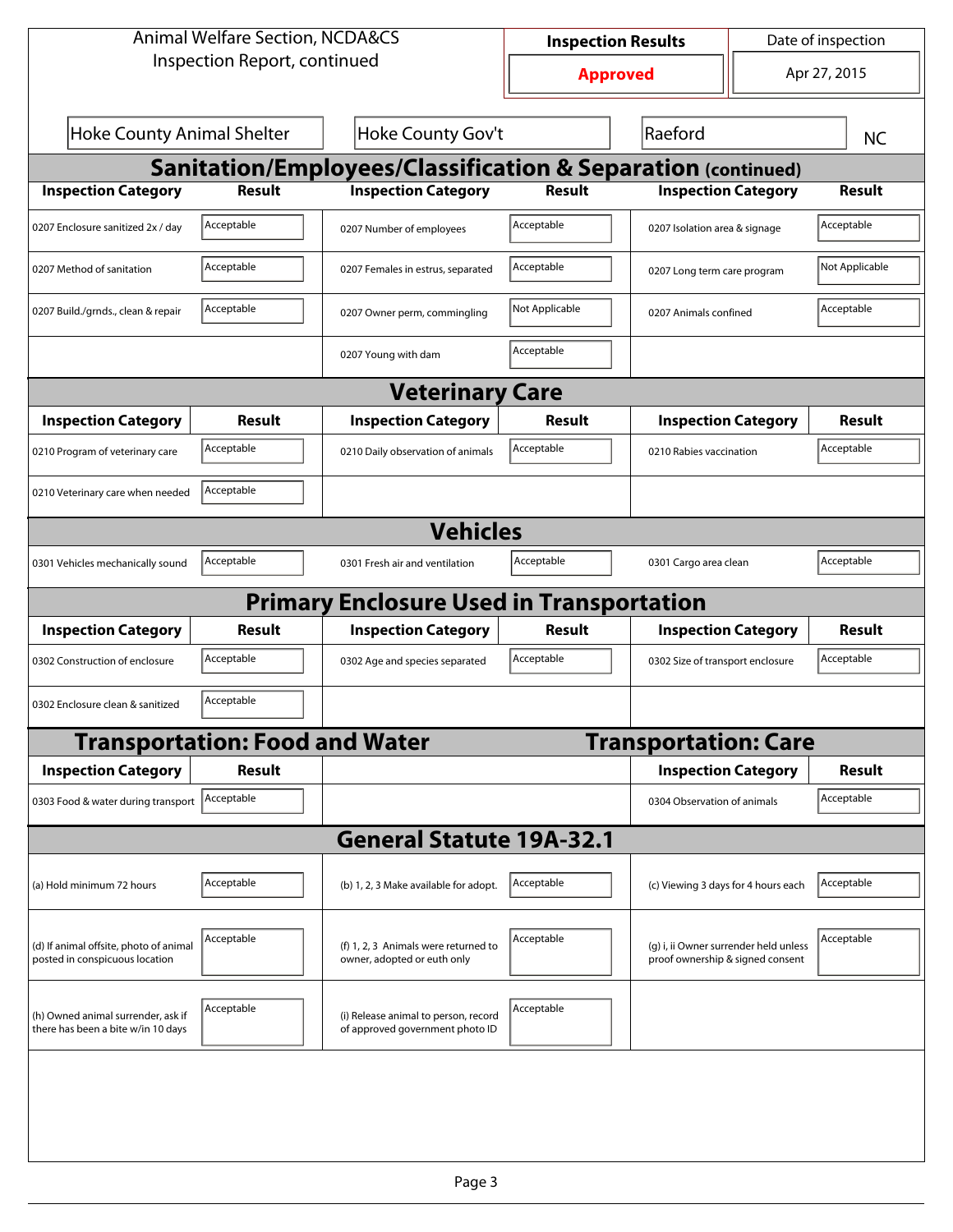|                                                                                                                    |                   | <b>Inspection Results</b><br><b>Approved</b> |  | Date of inspection |  |  |  |  |
|--------------------------------------------------------------------------------------------------------------------|-------------------|----------------------------------------------|--|--------------------|--|--|--|--|
|                                                                                                                    |                   |                                              |  | Apr 27, 2015       |  |  |  |  |
| <b>Hoke County Animal Shelter</b>                                                                                  | Hoke County Gov't | Raeford                                      |  | <b>NC</b>          |  |  |  |  |
| <b>Narrative Explanation</b>                                                                                       |                   |                                              |  |                    |  |  |  |  |
| Random inspection performed at this inspection today, facility is clean and odor free at time of inspection with   |                   |                                              |  |                    |  |  |  |  |
| no apparent signs of illness or injury noted. Ambient temperature is within range in all housing areas and records |                   |                                              |  |                    |  |  |  |  |
| <u>are on site and to AWA Standards.</u>                                                                           |                   |                                              |  |                    |  |  |  |  |
|                                                                                                                    |                   |                                              |  |                    |  |  |  |  |
| 0203} Housing provided for dogs housed in the outdoor enclosures deemed not acceptable today. No animals           |                   |                                              |  |                    |  |  |  |  |
| had a dog house while I was on site performing this inspection. It is noted that all dogs are housed under a metal |                   |                                              |  |                    |  |  |  |  |
| roof, and are safe from adverse weather. I did ask a staff member what happened to the dog houses and she          |                   |                                              |  |                    |  |  |  |  |
| advised that they were taken out last week, pressure washed and stored through the spring and summer. I            |                   |                                              |  |                    |  |  |  |  |
| advised that the Animal Welfare Act requires all animals housed outside to be provided with a house. Staff         |                   |                                              |  |                    |  |  |  |  |
| advised they will place the houses back into the outdoor enclosures.                                               |                   |                                              |  |                    |  |  |  |  |
|                                                                                                                    |                   |                                              |  |                    |  |  |  |  |

No other inadequacies noted.